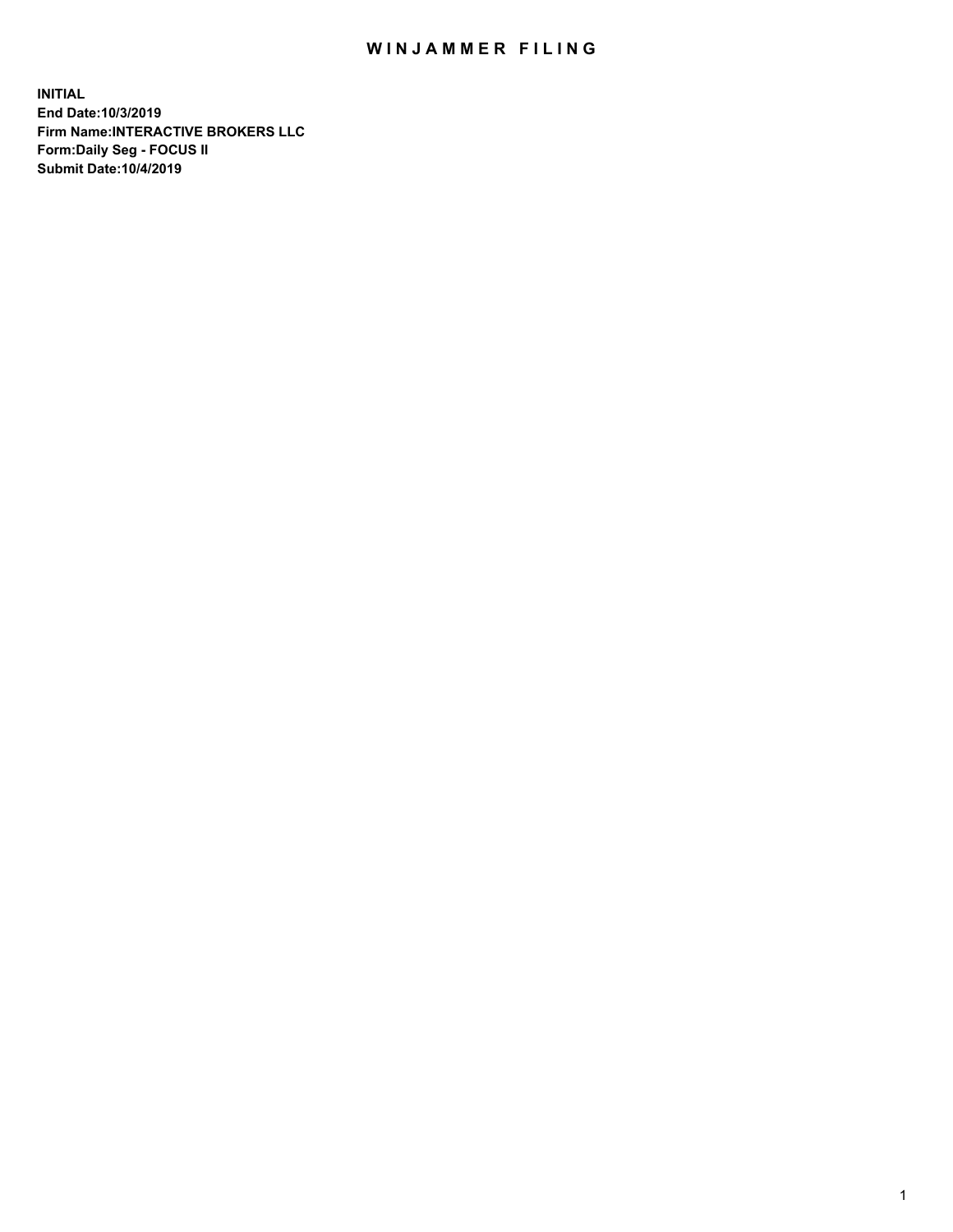**INITIAL End Date:10/3/2019 Firm Name:INTERACTIVE BROKERS LLC Form:Daily Seg - FOCUS II Submit Date:10/4/2019 Daily Segregation - Cover Page**

| Name of Company                                                                                                                                                                                                                                                                                                                | <b>INTERACTIVE BROKERS LLC</b>                                                                  |
|--------------------------------------------------------------------------------------------------------------------------------------------------------------------------------------------------------------------------------------------------------------------------------------------------------------------------------|-------------------------------------------------------------------------------------------------|
| <b>Contact Name</b>                                                                                                                                                                                                                                                                                                            | James Menicucci                                                                                 |
| <b>Contact Phone Number</b>                                                                                                                                                                                                                                                                                                    | 203-618-8085                                                                                    |
| <b>Contact Email Address</b>                                                                                                                                                                                                                                                                                                   | jmenicucci@interactivebrokers.c<br>om                                                           |
| FCM's Customer Segregated Funds Residual Interest Target (choose one):<br>a. Minimum dollar amount: ; or<br>b. Minimum percentage of customer segregated funds required:% ; or<br>c. Dollar amount range between: and; or<br>d. Percentage range of customer segregated funds required between:% and%.                         | $\overline{\mathbf{0}}$<br>$\overline{\mathbf{0}}$<br>155,000,000 245,000,000<br>0 <sub>0</sub> |
| FCM's Customer Secured Amount Funds Residual Interest Target (choose one):<br>a. Minimum dollar amount: ; or<br>b. Minimum percentage of customer secured funds required:% ; or<br>c. Dollar amount range between: and; or<br>d. Percentage range of customer secured funds required between:% and%.                           | $\overline{\mathbf{0}}$<br>0<br>80,000,000 120,000,000<br>0 <sub>0</sub>                        |
| FCM's Cleared Swaps Customer Collateral Residual Interest Target (choose one):<br>a. Minimum dollar amount: ; or<br>b. Minimum percentage of cleared swaps customer collateral required:% ; or<br>c. Dollar amount range between: and; or<br>d. Percentage range of cleared swaps customer collateral required between:% and%. | $\overline{\mathbf{0}}$<br><u>0</u><br>$\underline{0}$ $\underline{0}$<br>00                    |

Attach supporting documents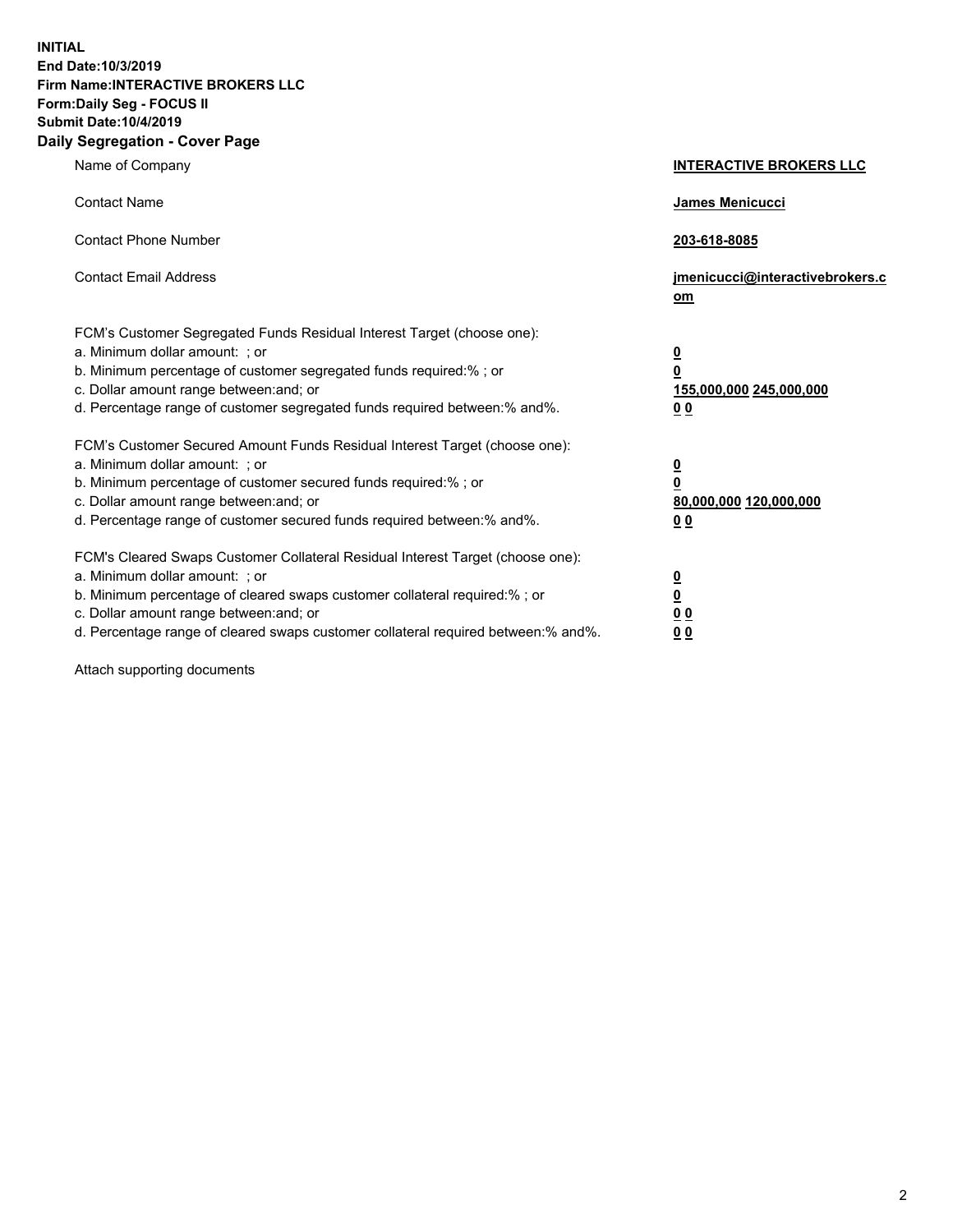## **INITIAL End Date:10/3/2019 Firm Name:INTERACTIVE BROKERS LLC Form:Daily Seg - FOCUS II Submit Date:10/4/2019 Daily Segregation - Secured Amounts**

| Dany Segregation - Secured Amounts                                                        |                                                                                                                                                                                                                                                                                                                                                                                                                                                                                                                                                                                                                                                                                                                                                                                                                                                                                                                                                                                                                                                                                                                                                                                                                                                                                                                                                                                                                                                                                                                                                                                                                                                                                                                                                                                                                                                                    |
|-------------------------------------------------------------------------------------------|--------------------------------------------------------------------------------------------------------------------------------------------------------------------------------------------------------------------------------------------------------------------------------------------------------------------------------------------------------------------------------------------------------------------------------------------------------------------------------------------------------------------------------------------------------------------------------------------------------------------------------------------------------------------------------------------------------------------------------------------------------------------------------------------------------------------------------------------------------------------------------------------------------------------------------------------------------------------------------------------------------------------------------------------------------------------------------------------------------------------------------------------------------------------------------------------------------------------------------------------------------------------------------------------------------------------------------------------------------------------------------------------------------------------------------------------------------------------------------------------------------------------------------------------------------------------------------------------------------------------------------------------------------------------------------------------------------------------------------------------------------------------------------------------------------------------------------------------------------------------|
| Foreign Futures and Foreign Options Secured Amounts                                       |                                                                                                                                                                                                                                                                                                                                                                                                                                                                                                                                                                                                                                                                                                                                                                                                                                                                                                                                                                                                                                                                                                                                                                                                                                                                                                                                                                                                                                                                                                                                                                                                                                                                                                                                                                                                                                                                    |
| Amount required to be set aside pursuant to law, rule or regulation of a foreign          | $0$ [7305]                                                                                                                                                                                                                                                                                                                                                                                                                                                                                                                                                                                                                                                                                                                                                                                                                                                                                                                                                                                                                                                                                                                                                                                                                                                                                                                                                                                                                                                                                                                                                                                                                                                                                                                                                                                                                                                         |
| government or a rule of a self-regulatory organization authorized thereunder              |                                                                                                                                                                                                                                                                                                                                                                                                                                                                                                                                                                                                                                                                                                                                                                                                                                                                                                                                                                                                                                                                                                                                                                                                                                                                                                                                                                                                                                                                                                                                                                                                                                                                                                                                                                                                                                                                    |
| Net ledger balance - Foreign Futures and Foreign Option Trading - All Customers           |                                                                                                                                                                                                                                                                                                                                                                                                                                                                                                                                                                                                                                                                                                                                                                                                                                                                                                                                                                                                                                                                                                                                                                                                                                                                                                                                                                                                                                                                                                                                                                                                                                                                                                                                                                                                                                                                    |
| A. Cash                                                                                   | 496, 148, 377 [7315]                                                                                                                                                                                                                                                                                                                                                                                                                                                                                                                                                                                                                                                                                                                                                                                                                                                                                                                                                                                                                                                                                                                                                                                                                                                                                                                                                                                                                                                                                                                                                                                                                                                                                                                                                                                                                                               |
| B. Securities (at market)                                                                 | $0$ [7317]                                                                                                                                                                                                                                                                                                                                                                                                                                                                                                                                                                                                                                                                                                                                                                                                                                                                                                                                                                                                                                                                                                                                                                                                                                                                                                                                                                                                                                                                                                                                                                                                                                                                                                                                                                                                                                                         |
| Net unrealized profit (loss) in open futures contracts traded on a foreign board of trade | 4,240,071 [7325]                                                                                                                                                                                                                                                                                                                                                                                                                                                                                                                                                                                                                                                                                                                                                                                                                                                                                                                                                                                                                                                                                                                                                                                                                                                                                                                                                                                                                                                                                                                                                                                                                                                                                                                                                                                                                                                   |
| Exchange traded options                                                                   |                                                                                                                                                                                                                                                                                                                                                                                                                                                                                                                                                                                                                                                                                                                                                                                                                                                                                                                                                                                                                                                                                                                                                                                                                                                                                                                                                                                                                                                                                                                                                                                                                                                                                                                                                                                                                                                                    |
| a. Market value of open option contracts purchased on a foreign board of trade            | 40,966 [7335]                                                                                                                                                                                                                                                                                                                                                                                                                                                                                                                                                                                                                                                                                                                                                                                                                                                                                                                                                                                                                                                                                                                                                                                                                                                                                                                                                                                                                                                                                                                                                                                                                                                                                                                                                                                                                                                      |
| b. Market value of open contracts granted (sold) on a foreign board of trade              | -49,122 [7337]                                                                                                                                                                                                                                                                                                                                                                                                                                                                                                                                                                                                                                                                                                                                                                                                                                                                                                                                                                                                                                                                                                                                                                                                                                                                                                                                                                                                                                                                                                                                                                                                                                                                                                                                                                                                                                                     |
|                                                                                           | 500,380,292 [7345]                                                                                                                                                                                                                                                                                                                                                                                                                                                                                                                                                                                                                                                                                                                                                                                                                                                                                                                                                                                                                                                                                                                                                                                                                                                                                                                                                                                                                                                                                                                                                                                                                                                                                                                                                                                                                                                 |
|                                                                                           | $6,515$ [7351]                                                                                                                                                                                                                                                                                                                                                                                                                                                                                                                                                                                                                                                                                                                                                                                                                                                                                                                                                                                                                                                                                                                                                                                                                                                                                                                                                                                                                                                                                                                                                                                                                                                                                                                                                                                                                                                     |
|                                                                                           | 0 [7352] 6,515 [7354]                                                                                                                                                                                                                                                                                                                                                                                                                                                                                                                                                                                                                                                                                                                                                                                                                                                                                                                                                                                                                                                                                                                                                                                                                                                                                                                                                                                                                                                                                                                                                                                                                                                                                                                                                                                                                                              |
|                                                                                           | 500,386,807 [7355]                                                                                                                                                                                                                                                                                                                                                                                                                                                                                                                                                                                                                                                                                                                                                                                                                                                                                                                                                                                                                                                                                                                                                                                                                                                                                                                                                                                                                                                                                                                                                                                                                                                                                                                                                                                                                                                 |
|                                                                                           |                                                                                                                                                                                                                                                                                                                                                                                                                                                                                                                                                                                                                                                                                                                                                                                                                                                                                                                                                                                                                                                                                                                                                                                                                                                                                                                                                                                                                                                                                                                                                                                                                                                                                                                                                                                                                                                                    |
|                                                                                           | 500,386,807 [7360]                                                                                                                                                                                                                                                                                                                                                                                                                                                                                                                                                                                                                                                                                                                                                                                                                                                                                                                                                                                                                                                                                                                                                                                                                                                                                                                                                                                                                                                                                                                                                                                                                                                                                                                                                                                                                                                 |
| 6.                                                                                        |                                                                                                                                                                                                                                                                                                                                                                                                                                                                                                                                                                                                                                                                                                                                                                                                                                                                                                                                                                                                                                                                                                                                                                                                                                                                                                                                                                                                                                                                                                                                                                                                                                                                                                                                                                                                                                                                    |
|                                                                                           |                                                                                                                                                                                                                                                                                                                                                                                                                                                                                                                                                                                                                                                                                                                                                                                                                                                                                                                                                                                                                                                                                                                                                                                                                                                                                                                                                                                                                                                                                                                                                                                                                                                                                                                                                                                                                                                                    |
| Cash in banks                                                                             |                                                                                                                                                                                                                                                                                                                                                                                                                                                                                                                                                                                                                                                                                                                                                                                                                                                                                                                                                                                                                                                                                                                                                                                                                                                                                                                                                                                                                                                                                                                                                                                                                                                                                                                                                                                                                                                                    |
|                                                                                           | 53,062,528 [7500]                                                                                                                                                                                                                                                                                                                                                                                                                                                                                                                                                                                                                                                                                                                                                                                                                                                                                                                                                                                                                                                                                                                                                                                                                                                                                                                                                                                                                                                                                                                                                                                                                                                                                                                                                                                                                                                  |
|                                                                                           | 0 [7520] 53,062,528 [7530]                                                                                                                                                                                                                                                                                                                                                                                                                                                                                                                                                                                                                                                                                                                                                                                                                                                                                                                                                                                                                                                                                                                                                                                                                                                                                                                                                                                                                                                                                                                                                                                                                                                                                                                                                                                                                                         |
|                                                                                           |                                                                                                                                                                                                                                                                                                                                                                                                                                                                                                                                                                                                                                                                                                                                                                                                                                                                                                                                                                                                                                                                                                                                                                                                                                                                                                                                                                                                                                                                                                                                                                                                                                                                                                                                                                                                                                                                    |
|                                                                                           | 492,045,438 [7540]                                                                                                                                                                                                                                                                                                                                                                                                                                                                                                                                                                                                                                                                                                                                                                                                                                                                                                                                                                                                                                                                                                                                                                                                                                                                                                                                                                                                                                                                                                                                                                                                                                                                                                                                                                                                                                                 |
|                                                                                           | 0 [7560] 492,045,438 [7570]                                                                                                                                                                                                                                                                                                                                                                                                                                                                                                                                                                                                                                                                                                                                                                                                                                                                                                                                                                                                                                                                                                                                                                                                                                                                                                                                                                                                                                                                                                                                                                                                                                                                                                                                                                                                                                        |
|                                                                                           |                                                                                                                                                                                                                                                                                                                                                                                                                                                                                                                                                                                                                                                                                                                                                                                                                                                                                                                                                                                                                                                                                                                                                                                                                                                                                                                                                                                                                                                                                                                                                                                                                                                                                                                                                                                                                                                                    |
|                                                                                           | $0$ [7580]                                                                                                                                                                                                                                                                                                                                                                                                                                                                                                                                                                                                                                                                                                                                                                                                                                                                                                                                                                                                                                                                                                                                                                                                                                                                                                                                                                                                                                                                                                                                                                                                                                                                                                                                                                                                                                                         |
|                                                                                           | $0$ [7590]                                                                                                                                                                                                                                                                                                                                                                                                                                                                                                                                                                                                                                                                                                                                                                                                                                                                                                                                                                                                                                                                                                                                                                                                                                                                                                                                                                                                                                                                                                                                                                                                                                                                                                                                                                                                                                                         |
|                                                                                           | $0$ [7600]                                                                                                                                                                                                                                                                                                                                                                                                                                                                                                                                                                                                                                                                                                                                                                                                                                                                                                                                                                                                                                                                                                                                                                                                                                                                                                                                                                                                                                                                                                                                                                                                                                                                                                                                                                                                                                                         |
|                                                                                           | $0$ [7610]                                                                                                                                                                                                                                                                                                                                                                                                                                                                                                                                                                                                                                                                                                                                                                                                                                                                                                                                                                                                                                                                                                                                                                                                                                                                                                                                                                                                                                                                                                                                                                                                                                                                                                                                                                                                                                                         |
|                                                                                           | 0 [7615] 0 [7620]                                                                                                                                                                                                                                                                                                                                                                                                                                                                                                                                                                                                                                                                                                                                                                                                                                                                                                                                                                                                                                                                                                                                                                                                                                                                                                                                                                                                                                                                                                                                                                                                                                                                                                                                                                                                                                                  |
|                                                                                           |                                                                                                                                                                                                                                                                                                                                                                                                                                                                                                                                                                                                                                                                                                                                                                                                                                                                                                                                                                                                                                                                                                                                                                                                                                                                                                                                                                                                                                                                                                                                                                                                                                                                                                                                                                                                                                                                    |
|                                                                                           | $0$ [7640]                                                                                                                                                                                                                                                                                                                                                                                                                                                                                                                                                                                                                                                                                                                                                                                                                                                                                                                                                                                                                                                                                                                                                                                                                                                                                                                                                                                                                                                                                                                                                                                                                                                                                                                                                                                                                                                         |
|                                                                                           | $0$ [7650]                                                                                                                                                                                                                                                                                                                                                                                                                                                                                                                                                                                                                                                                                                                                                                                                                                                                                                                                                                                                                                                                                                                                                                                                                                                                                                                                                                                                                                                                                                                                                                                                                                                                                                                                                                                                                                                         |
|                                                                                           | $0$ [7660]                                                                                                                                                                                                                                                                                                                                                                                                                                                                                                                                                                                                                                                                                                                                                                                                                                                                                                                                                                                                                                                                                                                                                                                                                                                                                                                                                                                                                                                                                                                                                                                                                                                                                                                                                                                                                                                         |
|                                                                                           | $0$ [7670]                                                                                                                                                                                                                                                                                                                                                                                                                                                                                                                                                                                                                                                                                                                                                                                                                                                                                                                                                                                                                                                                                                                                                                                                                                                                                                                                                                                                                                                                                                                                                                                                                                                                                                                                                                                                                                                         |
|                                                                                           | 0 [7675] 0 [7680]                                                                                                                                                                                                                                                                                                                                                                                                                                                                                                                                                                                                                                                                                                                                                                                                                                                                                                                                                                                                                                                                                                                                                                                                                                                                                                                                                                                                                                                                                                                                                                                                                                                                                                                                                                                                                                                  |
|                                                                                           |                                                                                                                                                                                                                                                                                                                                                                                                                                                                                                                                                                                                                                                                                                                                                                                                                                                                                                                                                                                                                                                                                                                                                                                                                                                                                                                                                                                                                                                                                                                                                                                                                                                                                                                                                                                                                                                                    |
|                                                                                           | 73,452,570 [7700]                                                                                                                                                                                                                                                                                                                                                                                                                                                                                                                                                                                                                                                                                                                                                                                                                                                                                                                                                                                                                                                                                                                                                                                                                                                                                                                                                                                                                                                                                                                                                                                                                                                                                                                                                                                                                                                  |
|                                                                                           | $0$ [7710]                                                                                                                                                                                                                                                                                                                                                                                                                                                                                                                                                                                                                                                                                                                                                                                                                                                                                                                                                                                                                                                                                                                                                                                                                                                                                                                                                                                                                                                                                                                                                                                                                                                                                                                                                                                                                                                         |
|                                                                                           | 5,802,118 [7720]                                                                                                                                                                                                                                                                                                                                                                                                                                                                                                                                                                                                                                                                                                                                                                                                                                                                                                                                                                                                                                                                                                                                                                                                                                                                                                                                                                                                                                                                                                                                                                                                                                                                                                                                                                                                                                                   |
|                                                                                           | 40,966 [7730]                                                                                                                                                                                                                                                                                                                                                                                                                                                                                                                                                                                                                                                                                                                                                                                                                                                                                                                                                                                                                                                                                                                                                                                                                                                                                                                                                                                                                                                                                                                                                                                                                                                                                                                                                                                                                                                      |
|                                                                                           | <mark>-49,122</mark> [7735] <b>79,246,532</b> [7740]                                                                                                                                                                                                                                                                                                                                                                                                                                                                                                                                                                                                                                                                                                                                                                                                                                                                                                                                                                                                                                                                                                                                                                                                                                                                                                                                                                                                                                                                                                                                                                                                                                                                                                                                                                                                               |
|                                                                                           | $0$ [7760]                                                                                                                                                                                                                                                                                                                                                                                                                                                                                                                                                                                                                                                                                                                                                                                                                                                                                                                                                                                                                                                                                                                                                                                                                                                                                                                                                                                                                                                                                                                                                                                                                                                                                                                                                                                                                                                         |
|                                                                                           | $0$ [7765]                                                                                                                                                                                                                                                                                                                                                                                                                                                                                                                                                                                                                                                                                                                                                                                                                                                                                                                                                                                                                                                                                                                                                                                                                                                                                                                                                                                                                                                                                                                                                                                                                                                                                                                                                                                                                                                         |
|                                                                                           | 624,354,498 [7770]                                                                                                                                                                                                                                                                                                                                                                                                                                                                                                                                                                                                                                                                                                                                                                                                                                                                                                                                                                                                                                                                                                                                                                                                                                                                                                                                                                                                                                                                                                                                                                                                                                                                                                                                                                                                                                                 |
|                                                                                           | 123,967,691 [7380]                                                                                                                                                                                                                                                                                                                                                                                                                                                                                                                                                                                                                                                                                                                                                                                                                                                                                                                                                                                                                                                                                                                                                                                                                                                                                                                                                                                                                                                                                                                                                                                                                                                                                                                                                                                                                                                 |
|                                                                                           |                                                                                                                                                                                                                                                                                                                                                                                                                                                                                                                                                                                                                                                                                                                                                                                                                                                                                                                                                                                                                                                                                                                                                                                                                                                                                                                                                                                                                                                                                                                                                                                                                                                                                                                                                                                                                                                                    |
|                                                                                           | 80,000,000 [7780]                                                                                                                                                                                                                                                                                                                                                                                                                                                                                                                                                                                                                                                                                                                                                                                                                                                                                                                                                                                                                                                                                                                                                                                                                                                                                                                                                                                                                                                                                                                                                                                                                                                                                                                                                                                                                                                  |
|                                                                                           | 43,967,691 [7785]                                                                                                                                                                                                                                                                                                                                                                                                                                                                                                                                                                                                                                                                                                                                                                                                                                                                                                                                                                                                                                                                                                                                                                                                                                                                                                                                                                                                                                                                                                                                                                                                                                                                                                                                                                                                                                                  |
|                                                                                           | Net equity (deficit) (add lines 1. 2. and 3.)<br>Account liquidating to a deficit and account with a debit balances - gross amount<br>Less: amount offset by customer owned securities<br>Amount required to be set aside as the secured amount - Net Liquidating Equity<br>Method (add lines 4 and 5)<br>Greater of amount required to be set aside pursuant to foreign jurisdiction (above) or line<br>FUNDS DEPOSITED IN SEPARATE REGULATION 30.7 ACCOUNTS<br>A. Banks located in the United States<br>B. Other banks qualified under Regulation 30.7<br>Securities<br>A. In safekeeping with banks located in the United States<br>B. In safekeeping with other banks qualified under Regulation 30.7<br>Equities with registered futures commission merchants<br>A. Cash<br><b>B.</b> Securities<br>C. Unrealized gain (loss) on open futures contracts<br>D. Value of long option contracts<br>E. Value of short option contracts<br>Amounts held by clearing organizations of foreign boards of trade<br>A. Cash<br><b>B.</b> Securities<br>C. Amount due to (from) clearing organization - daily variation<br>D. Value of long option contracts<br>E. Value of short option contracts<br>Amounts held by members of foreign boards of trade<br>A. Cash<br><b>B.</b> Securities<br>C. Unrealized gain (loss) on open futures contracts<br>D. Value of long option contracts<br>E. Value of short option contracts<br>Amounts with other depositories designated by a foreign board of trade<br>Segregated funds on hand<br>Total funds in separate section 30.7 accounts<br>Excess (deficiency) Set Aside for Secured Amount (subtract line 7 Secured Statement<br>Page 1 from Line 8)<br>Management Target Amount for Excess funds in separate section 30.7 accounts<br>Excess (deficiency) funds in separate 30.7 accounts over (under) Management Target |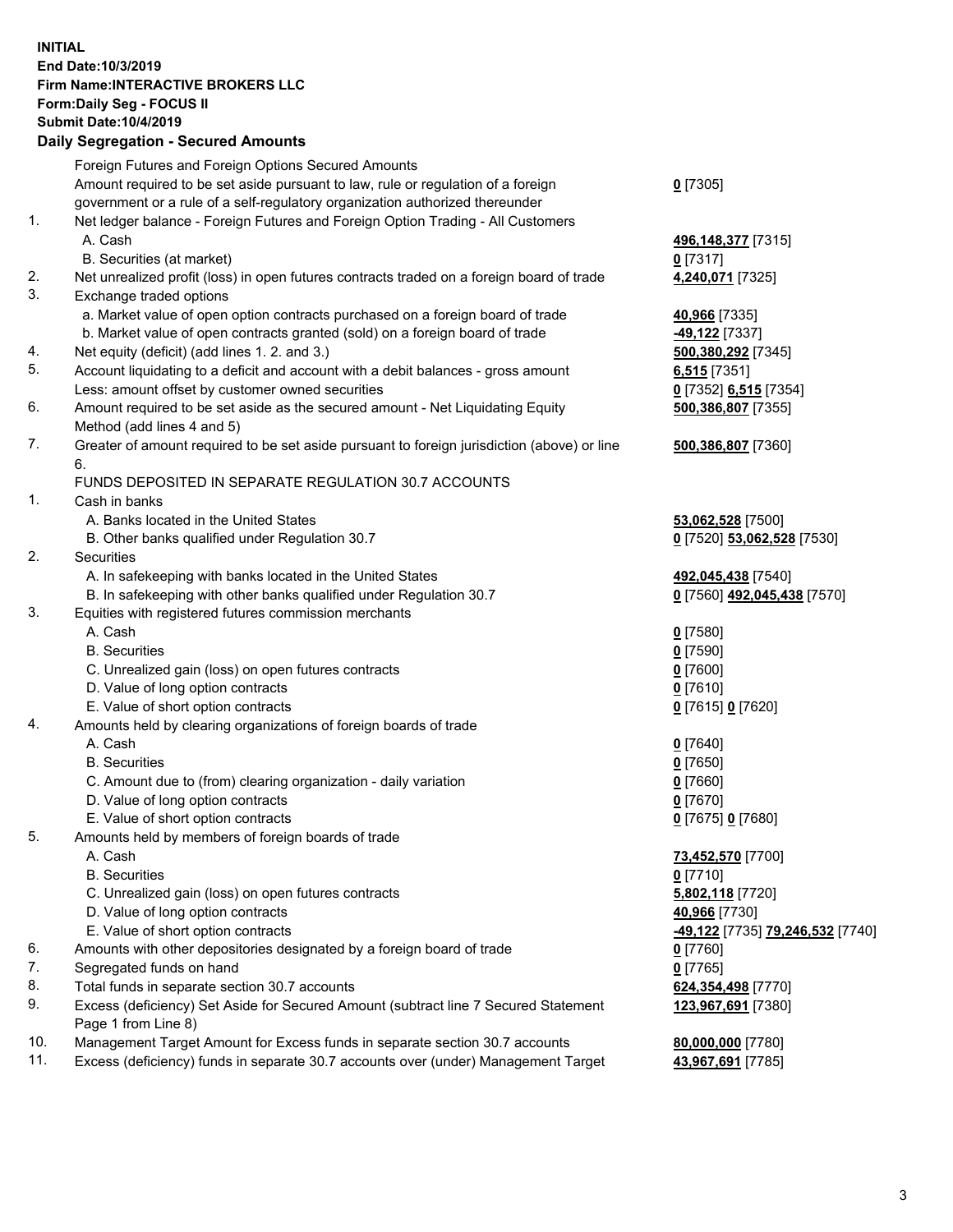**INITIAL End Date:10/3/2019 Firm Name:INTERACTIVE BROKERS LLC Form:Daily Seg - FOCUS II Submit Date:10/4/2019 Daily Segregation - Segregation Statement** SEGREGATION REQUIREMENTS(Section 4d(2) of the CEAct) 1. Net ledger balance A. Cash **4,156,265,982** [7010] B. Securities (at market) **0** [7020] 2. Net unrealized profit (loss) in open futures contracts traded on a contract market **-4,987,443** [7030] 3. Exchange traded options A. Add market value of open option contracts purchased on a contract market **244,725,338** [7032] B. Deduct market value of open option contracts granted (sold) on a contract market **-237,900,445** [7033] 4. Net equity (deficit) (add lines 1, 2 and 3) **4,158,103,432** [7040] 5. Accounts liquidating to a deficit and accounts with debit balances - gross amount **1,105,014** [7045] Less: amount offset by customer securities **0** [7047] **1,105,014** [7050] 6. Amount required to be segregated (add lines 4 and 5) **4,159,208,446** [7060] FUNDS IN SEGREGATED ACCOUNTS 7. Deposited in segregated funds bank accounts A. Cash **1,056,765,858** [7070] B. Securities representing investments of customers' funds (at market) **1,879,925,465** [7080] C. Securities held for particular customers or option customers in lieu of cash (at market) **0** [7090] 8. Margins on deposit with derivatives clearing organizations of contract markets A. Cash **5,614,488** [7100] B. Securities representing investments of customers' funds (at market) **1,416,173,413** [7110] C. Securities held for particular customers or option customers in lieu of cash (at market) **0** [7120] 9. Net settlement from (to) derivatives clearing organizations of contract markets **4,630,614** [7130] 10. Exchange traded options A. Value of open long option contracts **246,848,882** [7132] B. Value of open short option contracts **-240,074,161** [7133] 11. Net equities with other FCMs A. Net liquidating equity **0** [7140] B. Securities representing investments of customers' funds (at market) **0** [7160] C. Securities held for particular customers or option customers in lieu of cash (at market) **0** [7170] 12. Segregated funds on hand **0** [7150] 13. Total amount in segregation (add lines 7 through 12) **4,369,884,559** [7180] 14. Excess (deficiency) funds in segregation (subtract line 6 from line 13) **210,676,113** [7190] 15. Management Target Amount for Excess funds in segregation **155,000,000** [7194]

16. Excess (deficiency) funds in segregation over (under) Management Target Amount Excess

**55,676,113** [7198]